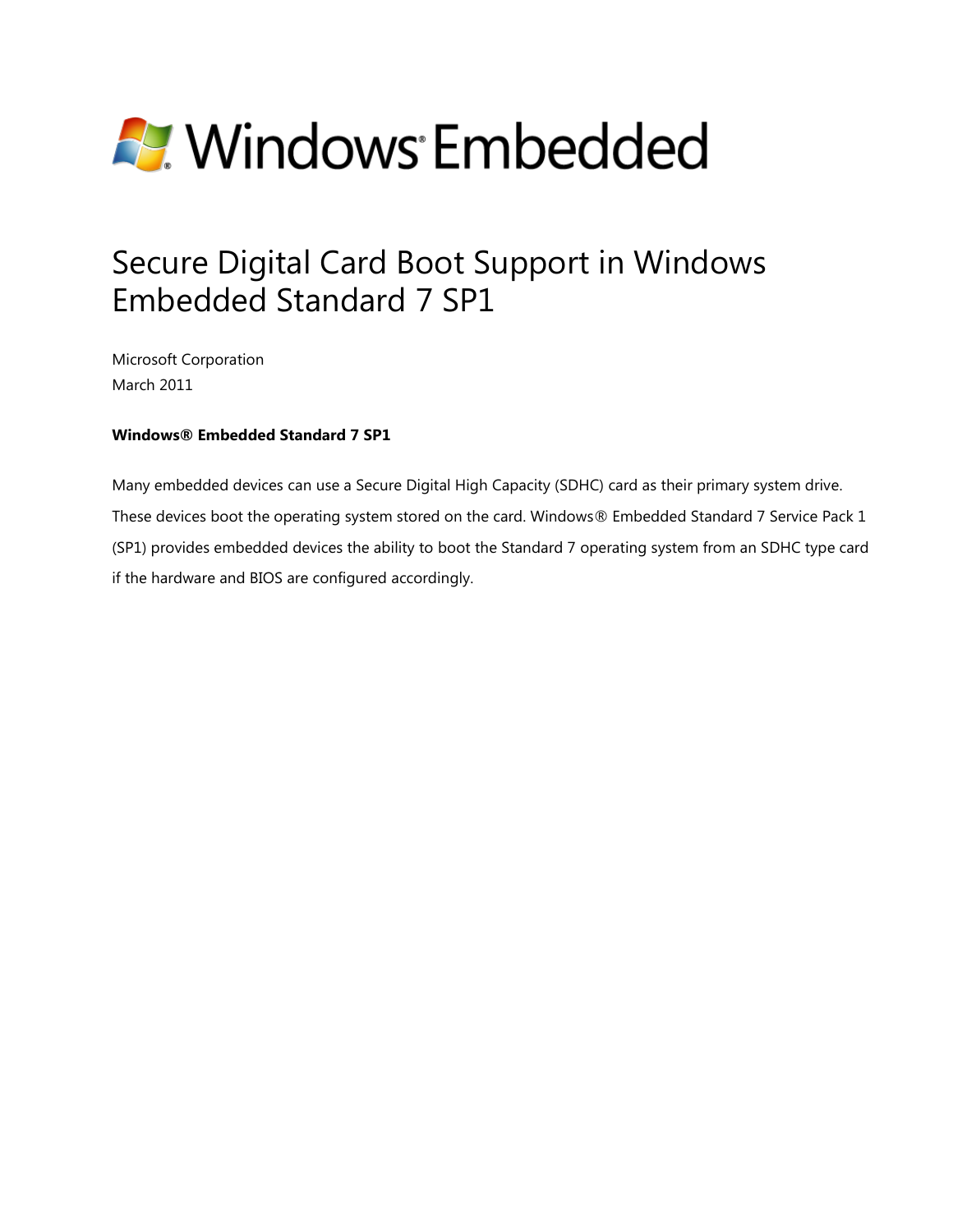÷

 $\overline{2}$ 

÷

#### **Contents**

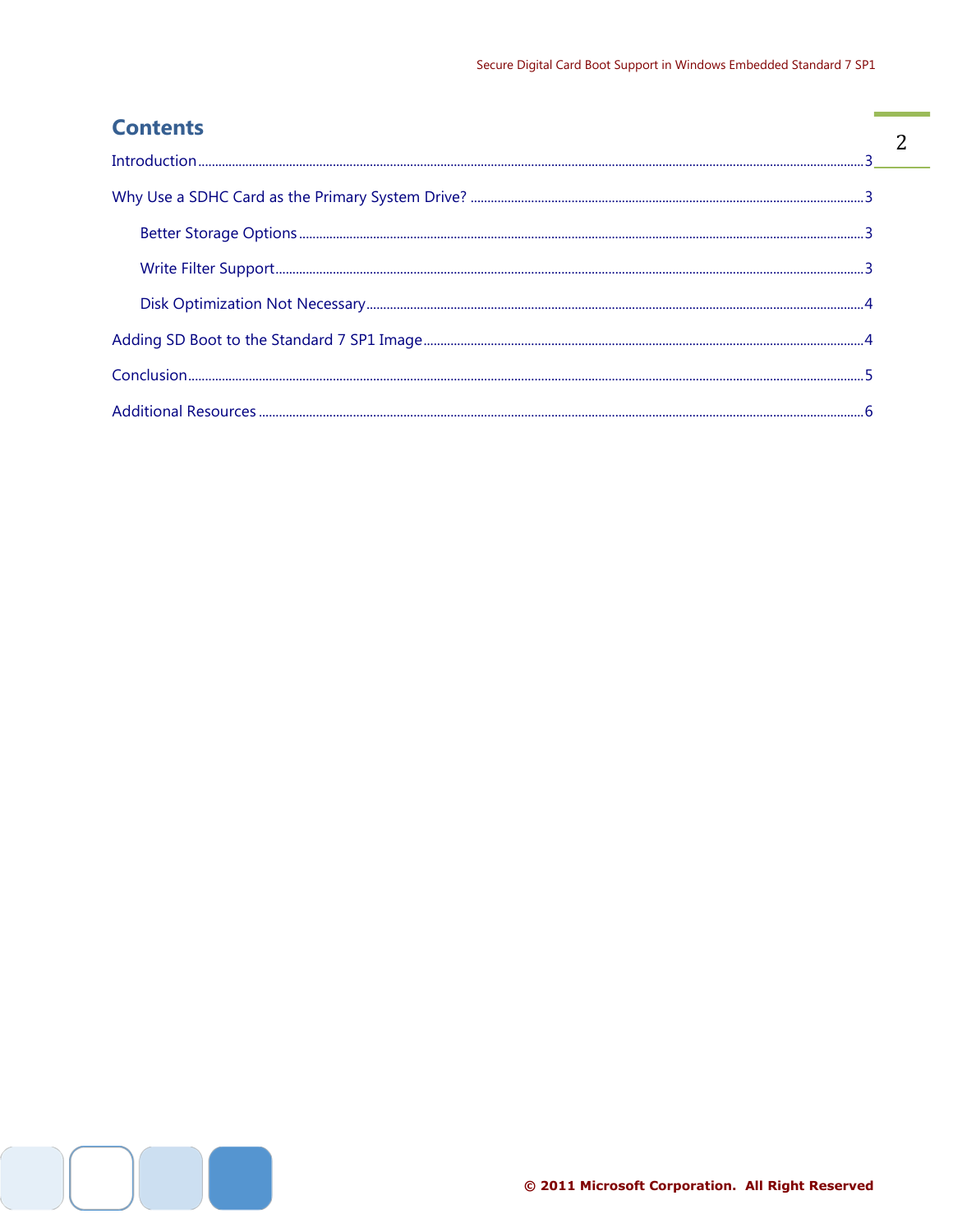#### <span id="page-2-0"></span>**Introduction**

SD Cards are compact in size and available in a number of class types, enabling a range of embedded devices that are compact, robust and often task specific. A growing number of embedded devices can use a Secure Digital High Capacity card as their primary system drive, hosting the Standard 7 operating system in addition to applications and data. Windows® Embedded Standard 7 Service Pack 1 provides boot support to embedded devices using the SDHC type card. This white paper covers the use of SDHC cards as the primary system drive, and the process to add SDHC boot support to a Standard 7 SP1 image. Topics include:

- Why use a SDHC card as the primary system drive?
- Adding SDHC card boot support to a Standard 7 SP1 image.

### <span id="page-2-1"></span>**Why Use a SDHC Card as the Primary System Drive?**

There is increasing interest and demand to use SD cards as the primary system drive. Windows Embedded Standard 7 SP1 supports the SDHC type card, applicable to embedded device categories that include:

- **Thin clients** in new form factors with reduced cost components.
- **Industrial automation devices** that are durable for use in rough environments.
- **Specialized devices** that can be updated by the OEM changing the SDHC card inside the device itself.

### <span id="page-2-2"></span>**Better Storage Options**

SDHC cards provide an attractive storage option for a growing number of embedded device applications and form factors. Reasons include:

- SDHC cards can replace hard drives in embedded devices and reduce the size and number of overall moving parts.
- SDHC cards can fit within a small, compact embedded device form factor.
- SDHC cards can fit low voltage device applications.
- SDHC cards are more shock/vibration tolerant than other drive types.

### <span id="page-2-3"></span>**Write Filter Support**

Windows Embedded Standard 7 operating system uses write filters to help protect embedded devices and make them more tamper proof. To reduce wear and tear on the SDHC card, it is recommended that developers use Write Filters with embedded devices that boot from an SDHC card.

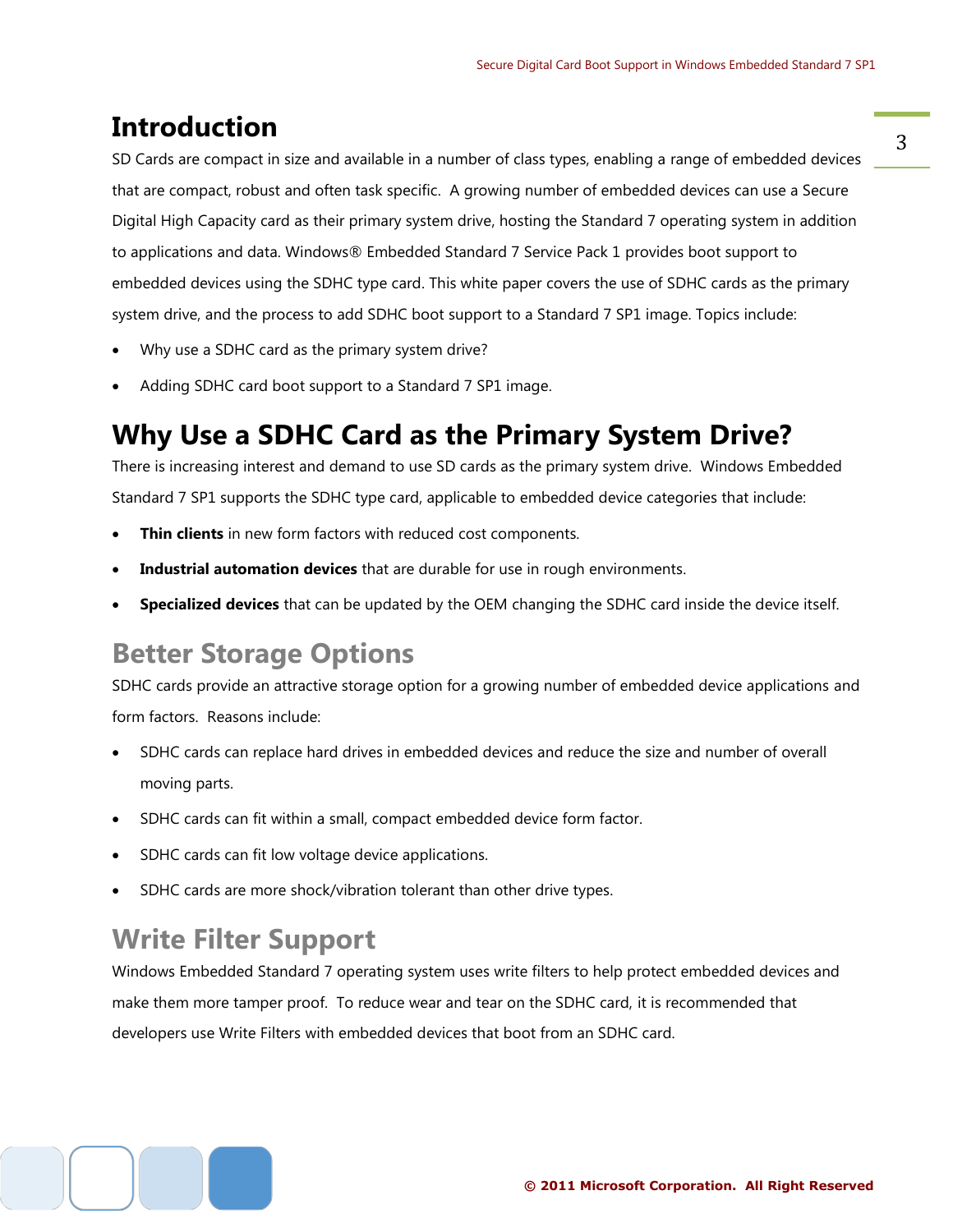4

### <span id="page-3-0"></span>**Disk Optimization Not Necessary**

Disk defragmentation has long been an aid in hard disk usage and optimization, but these practices are not applicable to the SD card family that already has better random read performance. There is potential to damage an SD card from the application of any disk optimization procedure.

**Important**: All disk optimization options such as disk defragmentation should be disabled for SDHC cards.

### <span id="page-3-1"></span>**Adding SD Boot to the Standard 7 SP1 Image**

Windows Embedded Standard 7 SP1 supports the SDHC card type on devices that have an SD host adapter and a BIOS that can boot the Standard 7 operating system on the card. Hibernation and crash dumps are not supported on devices that boot from SDHC cards. Developers can use the Image Build Wizard (IBW) or the Image Configuration Editor (ICE) to add SDHC card boot support to Standard 7 SP1 image. The process works as follows:

- 1. Start the IBW and connect it to the embedded device.
- 2. On the **Select the package to include in your image** page of the wizard, in the **Embedded Enabling Features** folder, select the **SD Boot** package option as shown in the following figure.

| $\mathbf{x}$<br><b>Install Windows</b>                                                                                                                                                                                                                                                                                                                                                                                        |
|-------------------------------------------------------------------------------------------------------------------------------------------------------------------------------------------------------------------------------------------------------------------------------------------------------------------------------------------------------------------------------------------------------------------------------|
| Select the packages to include in your image                                                                                                                                                                                                                                                                                                                                                                                  |
| Revert to original<br>Switch view<br>Œ                                                                                                                                                                                                                                                                                                                                                                                        |
| <b>Embedded Enabling Features</b><br>▴<br><b>Edition Branding</b><br>南<br><b>Bootable Windows USB Stack</b><br>Custom Logon Desktop Background Images<br><b>Dialog Box Filter</b><br><b>Enhanced Write Filter with HORM</b><br>Ξ<br>File Based Write Filter (FBWF)<br><b>Hide Boot Screens</b><br>Message Box Default Reply<br><b>RAM Disk Controller</b><br><b>Registry Filter</b><br>SD Boot<br><b>WSDAPI for .NET</b><br>٠ |
| Estimated OS Footprint: 722 MB<br>V Resolve optional dependencies<br>Include applicable updates<br>Resolve Dependencies                                                                                                                                                                                                                                                                                                       |
| Next<br>Help                                                                                                                                                                                                                                                                                                                                                                                                                  |

- 3. Select the packages to be included in the image build.
- 4. Ensure all dependency issues are resolved.
- 5. Complete the wizard.

**Note:** Licensing terms do not allow SDHC card roaming between devices. To comply with these restrictions, OEMs place both the card and the reader inside the device case to restrict access.

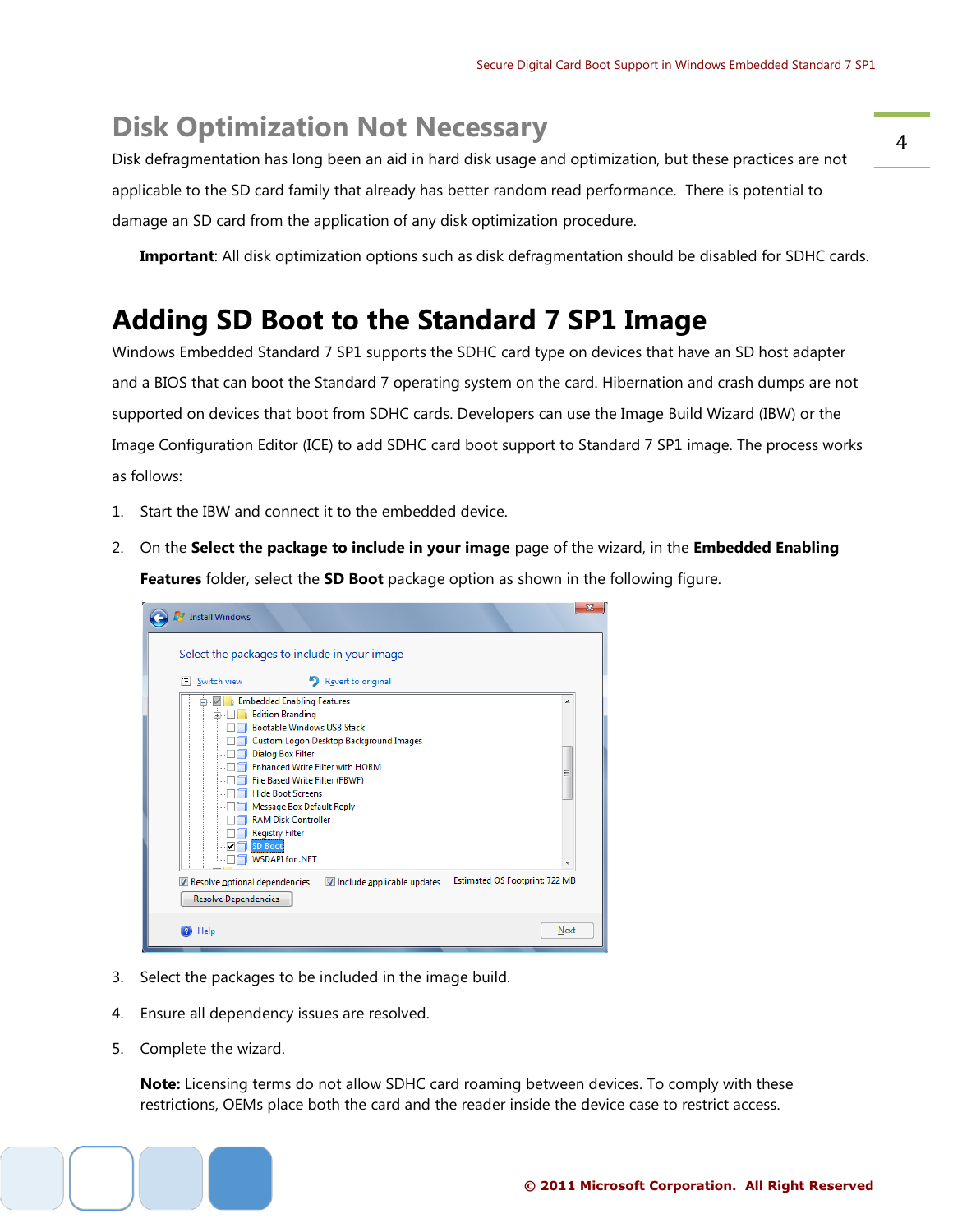## <span id="page-4-0"></span>**Conclusion**

Windows Embedded Standard 7 SP1 provides the ability for embedded devices to boot from SDHC cards providing the OEM manufacturer supplies hardware with a SD host adapter and a BIOS that will boot the Standard 7 operating system on the card.

#### **For more information about Windows Embedded Standard 7 SP1, see:**

Windows Embedded website: [www.microsoft.com/windows/embedded/default.mspx](http://www.microsoft.com/windows/embedded/default.mspx)

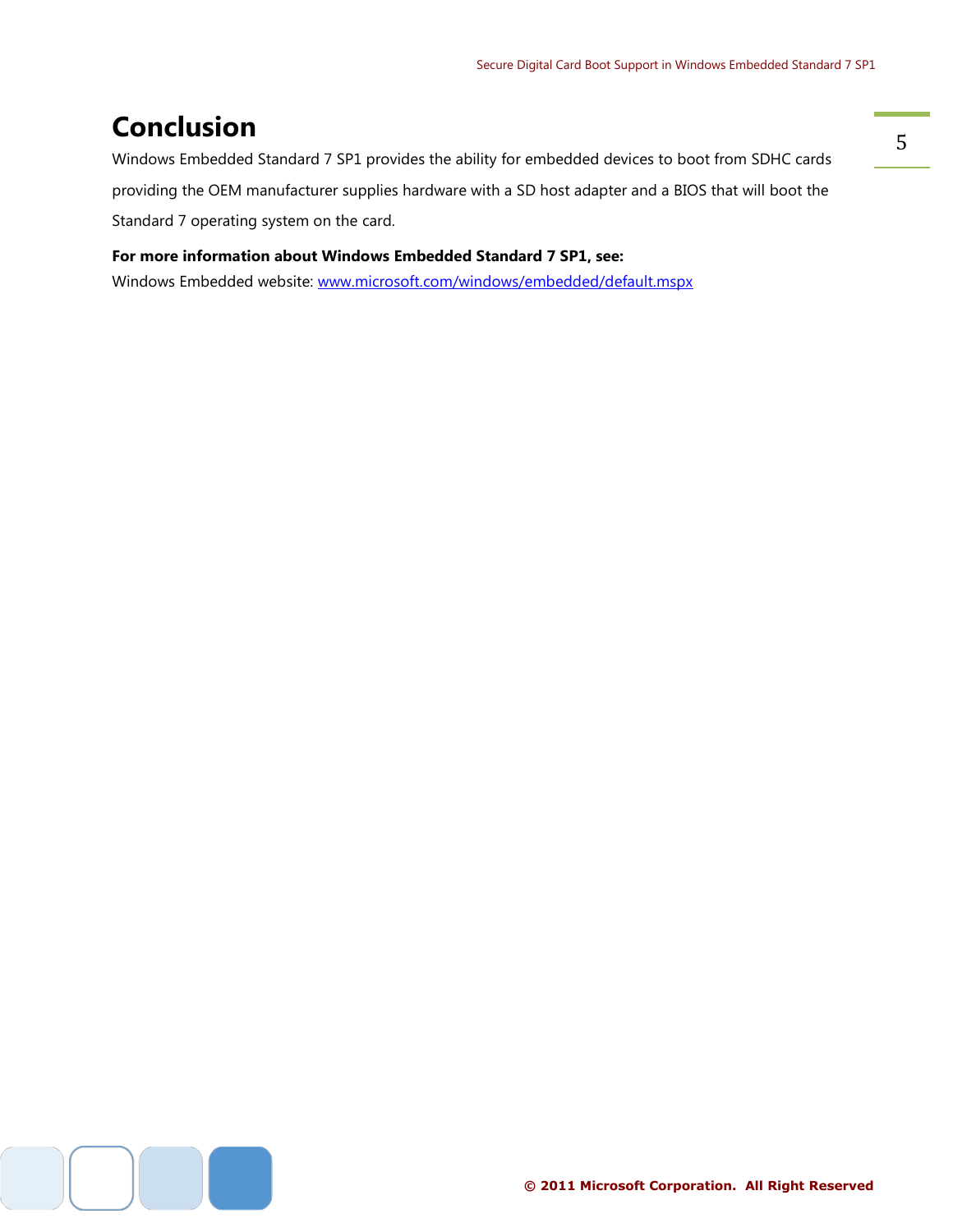### <span id="page-5-0"></span>**Additional Resources**

Additional resources related to this topic include:

- About Write Filters in Windows Embedded:<http://technet.microsoft.com/en-us/library/bb932158.aspx>
- Build an Image Using Image Builder Wizard: [http://msdn.microsoft.com/en-us/library/ff794312\(WinEmbedded.1001\).aspx](http://msdn.microsoft.com/en-us/library/ff794312(WinEmbedded.1001).aspx)
- Build Your First Windows Embedded Standard 7 Image: <http://msdn.microsoft.com/en-us/library/ff794956.aspx>
- Image Builder Wizard Quick and Easy Embedded OS Creation Part 1: [http://blogs.msdn.com/b/embedded/archive/2009/09/08/image-builder-wizard-quick-and-easy](http://blogs.msdn.com/b/embedded/archive/2009/09/08/image-builder-wizard-quick-and-easy-embedded-os-creation-part-1.aspx)[embedded-os-creation-part-1.aspx](http://blogs.msdn.com/b/embedded/archive/2009/09/08/image-builder-wizard-quick-and-easy-embedded-os-creation-part-1.aspx)
- Support and Q&A for Solid-State Drives: <http://blogs.msdn.com/b/e7/archive/2009/05/05/support-and-q-a-for-solid-state-drives-and.aspx>